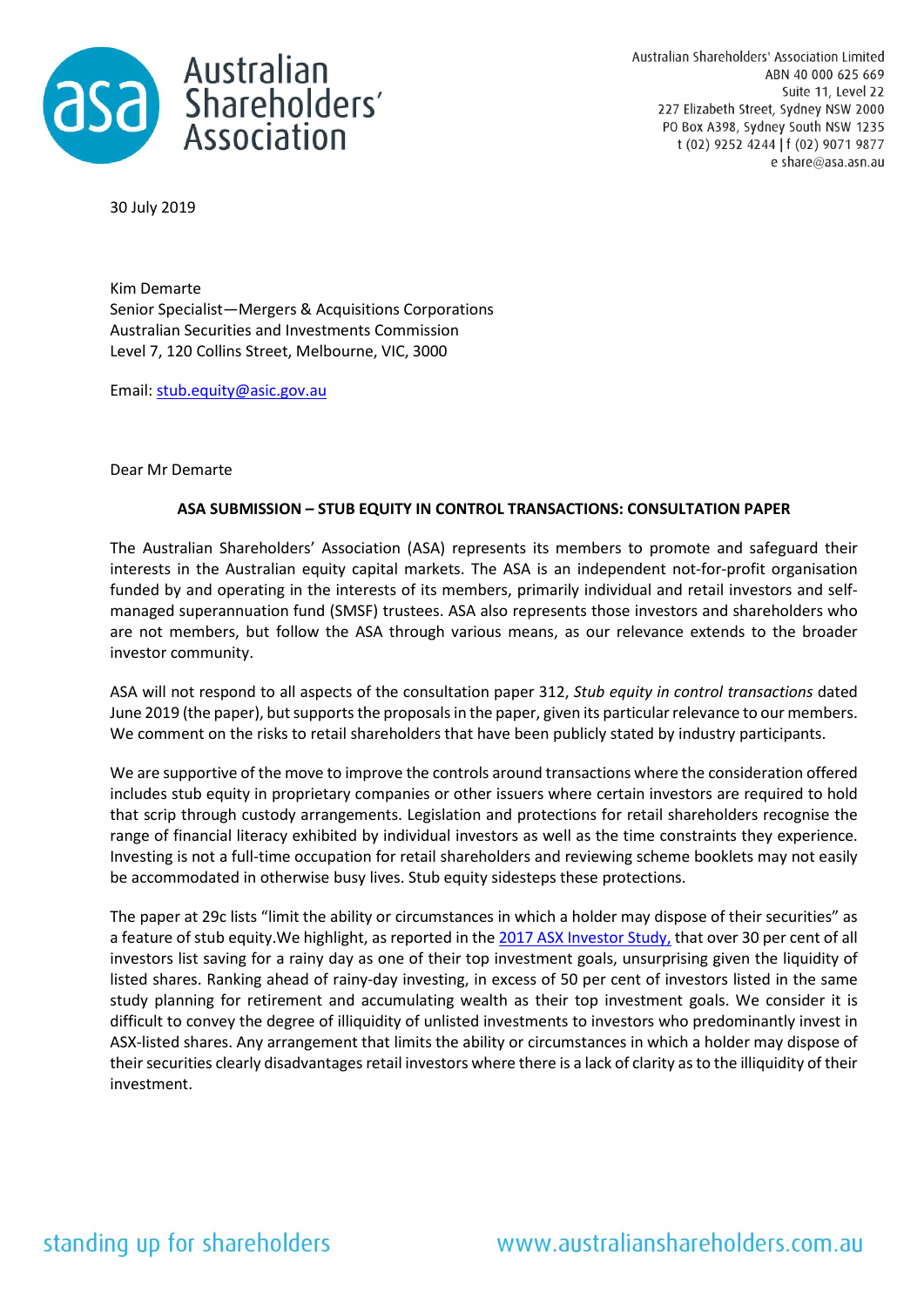

ASA recognises that takeovers are a feature of investing in shares and discouraging takeovers would be negative. However, it is a matter of fairness that retail investors are adequately compensated for providing capital to companies and for the reinvestment risk crystallised by scheme transactions.

We are comfortable with the proposal in the paper that will result in delivering at least two classes of shareholders in a scheme; namely those entities and individuals such as larger private, professional, sophisticated and institutional shareholders able to hold illiquid investments under their mandates and retail investors. The size of the holdings of the former class justify and support their access to investment, legal and accounting resources which are suited to monitoring and influencing unlisted investments. This resourcing and influence is far beyond the scope of an individual retail investor.

Industry participants responding to this paper have held out there is no issue with offers including a stub equity component, because retail shareholders tend not to accept the stub equity alternatives when accepting an offer. Illustrative of a number of the arguments, a recent *Australian Financial Review* article, *ASIC's overkill on 'stub equity' in private deals<sup>1</sup>* lists the Healthscope scheme<sup>2</sup> as an example of a successful bid which included a stub equity offering with tepid uptake by shareholders. The implication is that retail shareholders are knowledgeable enough to reject stub equity if it doesn't meet their investment goals or requirements, and therefore no protection is required.

However, it should be noted that Healthscope Chair Paula Dwyer's opening letter to shareholders conveyed the directors' recommendation to accept the cash offer and devoted half a page to emphasising the risks of accepting the stub equity. In addition, despite the independent expert concluding that the transaction was fair and reasonable and therefore the scheme was in the best interests of Healthscope shareholders in the absence of a superior proposal, at page five of the transaction booklet, a footnote states that, had the independent expert been required to provide an opinion on a scrip only transaction (that is with no cash alternative), it is likely it would have concluded that the transaction was not fair. These disclosures indicate that the stub equity was not an appropriate option for shareholders, making stub equity a Hobson's choice. ASA is strongly of the view that it is not appropriate for the fairness of a transaction to rely on the disclosures of directors and independent experts who may have a limited brief and at times the Court on making this non-choice apparent. Regulation appears to be the appropriate remedy, as industry practice does not appear to acknowledge that, for retail investors, this apparent free choice involves either taking it or taking nothing — in other words, a non-choice.

Further the article referenced above states: "It is a feature of Australian schemes that stub equity is offered to all shareholders to avoid class issues." This is taken to mean that if the shareholders for whom the stub equity is a critical part of accepting the scheme were excluded from the aggregate total shareholders, the cash offer would not be sufficiently attractive for advisers to the transaction to be confident the cash-only recipients would vote in favour in sufficient numbers. If the offer is not sufficiently attractive to attract a "for" vote by a class of investors, combining the classes overrules the impact of any dissatisfaction. The non-choice renders the combination of classes of investors inappropriate.

The article also notes: "Somewhat ironically, if ASIC gets its way to 'look through' the custodian position, sponsors may well be forced to revert to using foreign holding vehicles not otherwise subject to ASIC's purview". Given the home-bias behaviour that is particularly evident amongst retail investors, this would be preferable to offering Australian unlisted untradeable equity. The nature of foreign or tax-haven domiciled

<sup>1</sup> Mark McNamara, Lee Horan, Mark Vanderneut and Cathy Chan, June 24, 2019

<sup>2</sup> Healthscope Transaction Booklet 16 April,2019